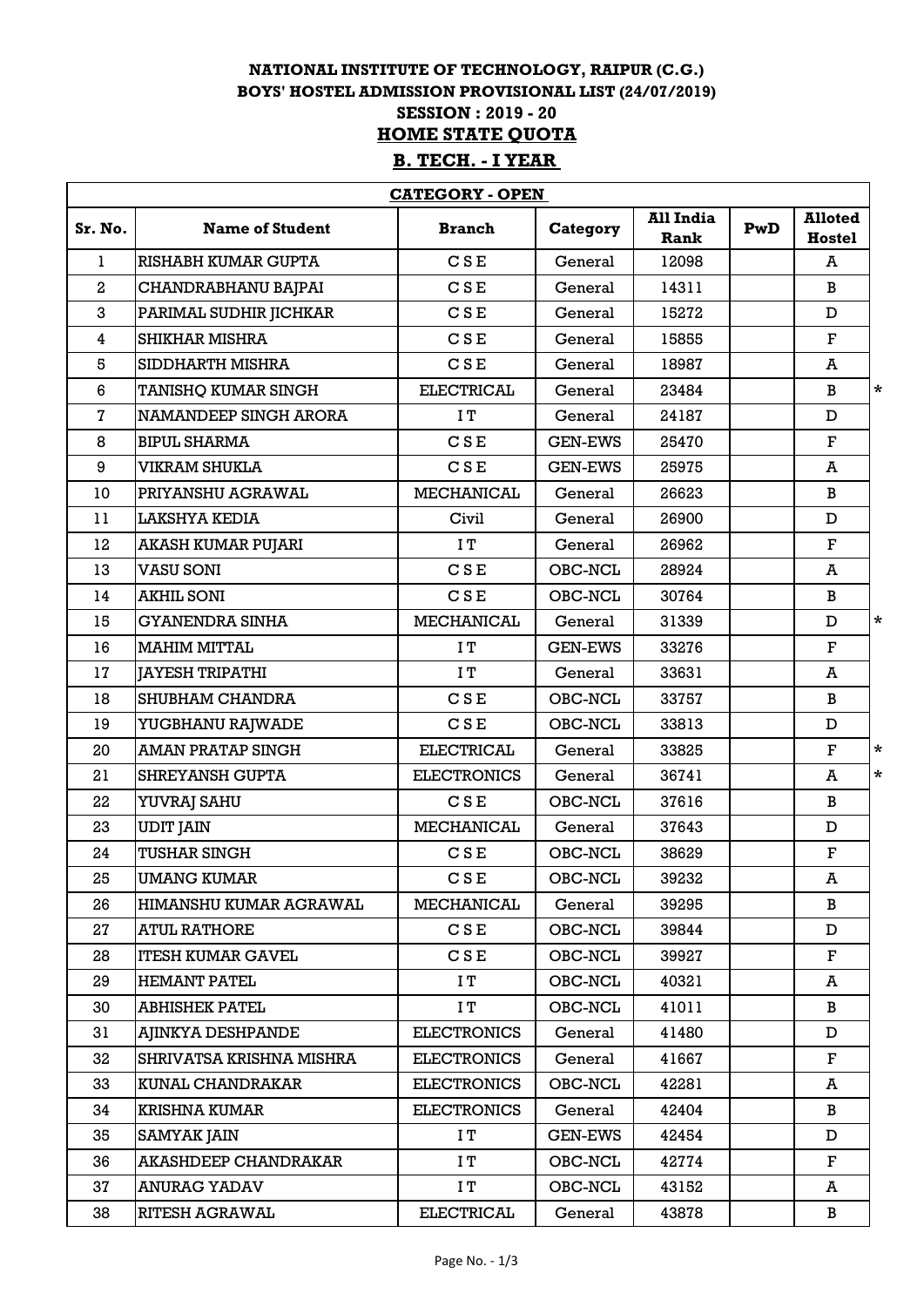| 39 | IAMAN PRIYANSH IOHN | MECHANICAL        | General | 444760 | YES |  |
|----|---------------------|-------------------|---------|--------|-----|--|
| 40 | IAKASH GOSWAMI      | <b>ELECTRICAL</b> | General | 485227 | YES |  |

| <b>CATEGORY - GENERAL (EWS)</b> |                             |               |                |                          |     |                                 |  |  |
|---------------------------------|-----------------------------|---------------|----------------|--------------------------|-----|---------------------------------|--|--|
| Sr. No.                         | <b>Name of Student</b>      | <b>Branch</b> | Category       | All India<br><b>Rank</b> | PwD | <b>Alloted</b><br><b>Hostel</b> |  |  |
|                                 | IMANDEEP SINGH              | IΤ            | <b>GEN-EWS</b> | 44877                    |     | A                               |  |  |
| $\mathbf{2}$                    | ISUMIT SINGH THAKUR         | ELECTRICAL    | <b>GEN-EWS</b> | 51131                    |     | в                               |  |  |
| 3                               | <b>SUSHANT KUMAR PANDEY</b> | ELECTRICAL    | <b>GEN-EWS</b> | 51820                    |     |                                 |  |  |
|                                 | <b>ARVIND GUPTA</b>         | Civil         | <b>GEN-EWS</b> | 55937                    |     | г                               |  |  |

|                         | <b>CATEGORY - OBC</b>      |                    |          |                                 |            |                                 |         |  |  |
|-------------------------|----------------------------|--------------------|----------|---------------------------------|------------|---------------------------------|---------|--|--|
| Sr. No.                 | <b>Name of Student</b>     | <b>Branch</b>      | Category | <b>All India</b><br><b>Rank</b> | PwD        | <b>Alloted</b><br><b>Hostel</b> |         |  |  |
| $\mathbf{1}$            | <b>NAITIK VERMA</b>        | IT                 | OBC-NCL  | 44019                           |            | A                               |         |  |  |
| $\boldsymbol{2}$        | <b>OMESH KUMAR SAHU</b>    | IT                 | OBC-NCL  | 46937                           |            | B                               |         |  |  |
| 3                       | <b>ASHISH VERMA</b>        | <b>ELECTRICAL</b>  | OBC-NCL  | 47483                           |            | D                               | $\star$ |  |  |
| $\overline{\mathbf{4}}$ | <b>TULESH DEWANGAN</b>     | <b>ELECTRICAL</b>  | OBC-NCL  | 49176                           |            | $\mathbf F$                     |         |  |  |
| 5                       | <b>SAURABH PATEL</b>       | <b>ELECTRONICS</b> | OBC-NCL  | 49507                           |            | A                               |         |  |  |
| 6                       | <b>TORAN SAHU</b>          | <b>ELECTRONICS</b> | OBC-NCL  | 50109                           |            | B                               |         |  |  |
| $\overline{\bf 7}$      | RITESH KUMAR JAISWAL       | Civil              | OBC-NCL  | 50894                           |            | D                               |         |  |  |
| 8                       | EMAN KUMAR DEWANGAN        | <b>ELECTRONICS</b> | OBC-NCL  | 52316                           |            | $\mathbf F$                     |         |  |  |
| 9                       | <b>SAKET KUMAR GUPTA</b>   | <b>MECHANICAL</b>  | OBC-NCL  | 52423                           |            | A                               |         |  |  |
| 10                      | PRASHANT KUMAR SAHU        | Chemical           | OBC-NCL  | 52676                           |            | B                               |         |  |  |
| 11                      | PRIYESH PATEL              | IT                 | OBC-NCL  | 52840                           |            | D                               |         |  |  |
| 12                      | <b>GAURAV KUMAR RAY</b>    | IT                 | OBC-NCL  | 55199                           |            | $\mathbf F$                     |         |  |  |
| 13                      | <b>BHUPESH</b>             | <b>ELECTRICAL</b>  | OBC-NCL  | 55498                           |            | A                               |         |  |  |
| 14                      | <b>KETAN CHANDRAKAR</b>    | <b>ELECTRICAL</b>  | OBC-NCL  | 57410                           |            | B                               |         |  |  |
| 15                      | PRESHANK CHANDRA           | <b>ELECTRICAL</b>  | OBC-NCL  | 60138                           |            | D                               |         |  |  |
| 16                      | TANKESHVAR CHAKRADHARI     | Civil              | OBC-NCL  | 60239                           |            | $\mathbf F$                     |         |  |  |
| 17                      | CHANDRA KUMAR PATAIL       | <b>ELECTRICAL</b>  | OBC-NCL  | 61397                           |            | A                               |         |  |  |
| 18                      | <b>ADITYA SONI</b>         | <b>ELECTRICAL</b>  | OBC-NCL  | 62586                           |            | B                               |         |  |  |
| 19                      | <b>RAHUL KUMAR SINHA</b>   | Civil              | OBC-NCL  | 68027                           |            | D                               |         |  |  |
| 20                      | AYUSH CHOUKSEY             | MECHANICAL         | OBC-NCL  | 71313                           |            | $\mathbf F$                     | $\star$ |  |  |
| 21                      | <b>SWAPNIL DEWANGAN</b>    | MECHANICAL         | OBC-NCL  | 73687                           |            | A                               |         |  |  |
| 22                      | PEJENDRA PATEL             | Civil              | OBC-NCL  | 80094                           |            | B                               |         |  |  |
| 23                      | <b>SHEKHAR SUMAN PATEL</b> | Chemical           | OBC-NCL  | 81504                           |            | $\mathbf D$                     | $\star$ |  |  |
| 24                      | <b>SAKET JALTARE</b>       | Bio Tech.          | OBC-NCL  | 957448                          | <b>YES</b> | $\mathbf F$                     |         |  |  |